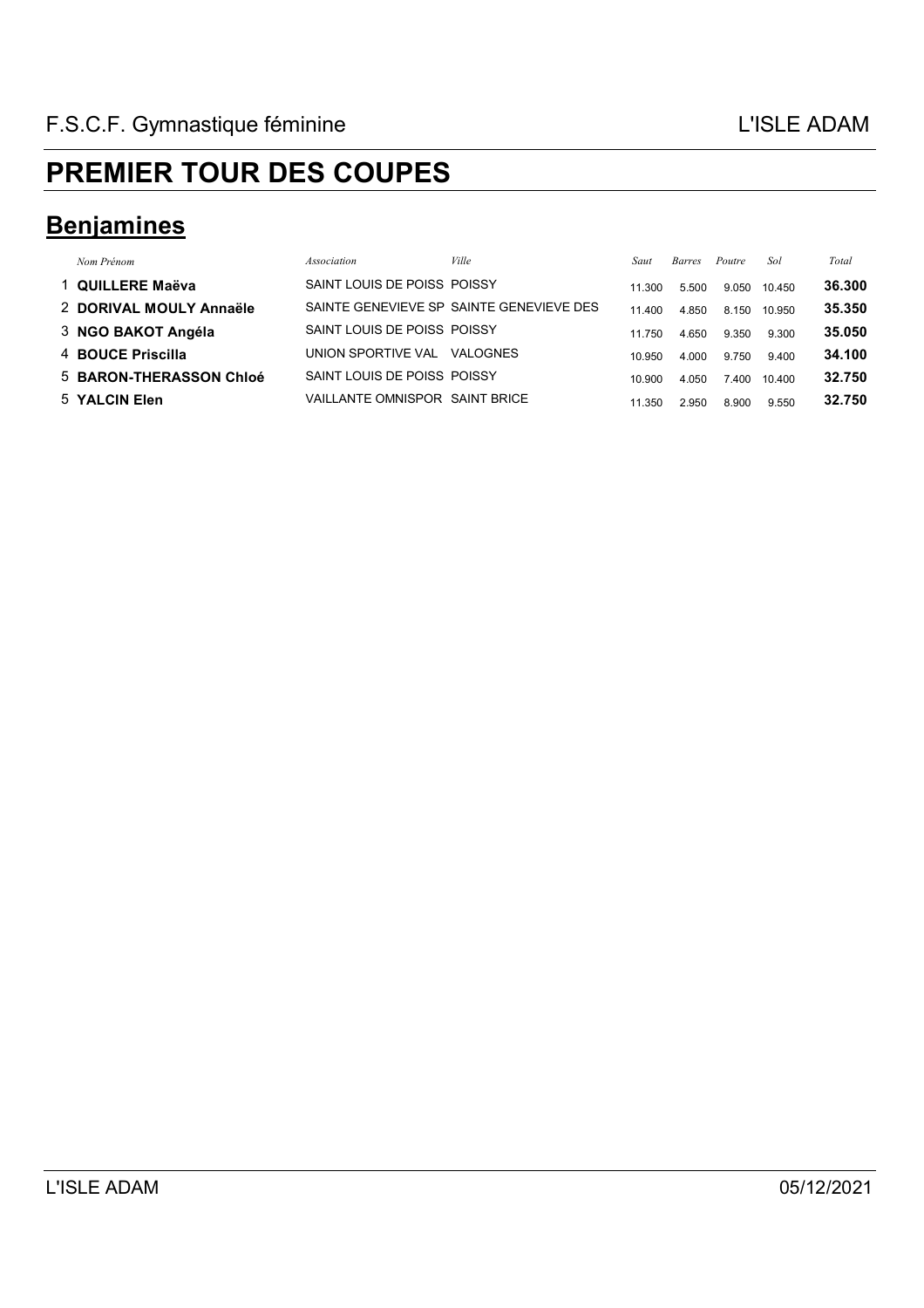#### **Minimes**

| Nom Prénom         | Association                    | Ville               | Saut   | Barres | Poutre | Sol    | Total  |
|--------------------|--------------------------------|---------------------|--------|--------|--------|--------|--------|
| 1 DASILVA Naomy    | AVENIR DE TRIEL                | TRIEL SUR SEINE     | 10.900 | 7.050  | 11.650 | 12.000 | 41.600 |
| 2 CHABBI Shanice   | VAILLANTE OMNISPOR SAINT BRICE |                     | 12.050 | 7.050  | 8.650  | 10.750 | 38.500 |
| 3 ROTH Emelyne     | EQUIPES GYMNIQUES              | <b>ISLE ADAM</b>    | 11.850 | 5.200  | 8.200  | 11.500 | 36.750 |
| 4 DELANGE Clarence | ETOILE ATHISIENNE              | ATHIS VAL DE ROUVRE | 11.350 | 5.200  | 8.200  | 9.450  | 34.200 |
| 5 SIMONIN Fanny    | EQUIPES GYMNIQUES              | <b>ISLE ADAM</b>    | 11.500 | 6.000  | 3.550  | 8.700  | 29.750 |
| 6 BECHET Lorane    | <b>ETOILE ATHISIENNE</b>       | ATHIS VAL DE ROUVRE | 9.650  | 3.900  | 6.550  | 5.750  | 25.850 |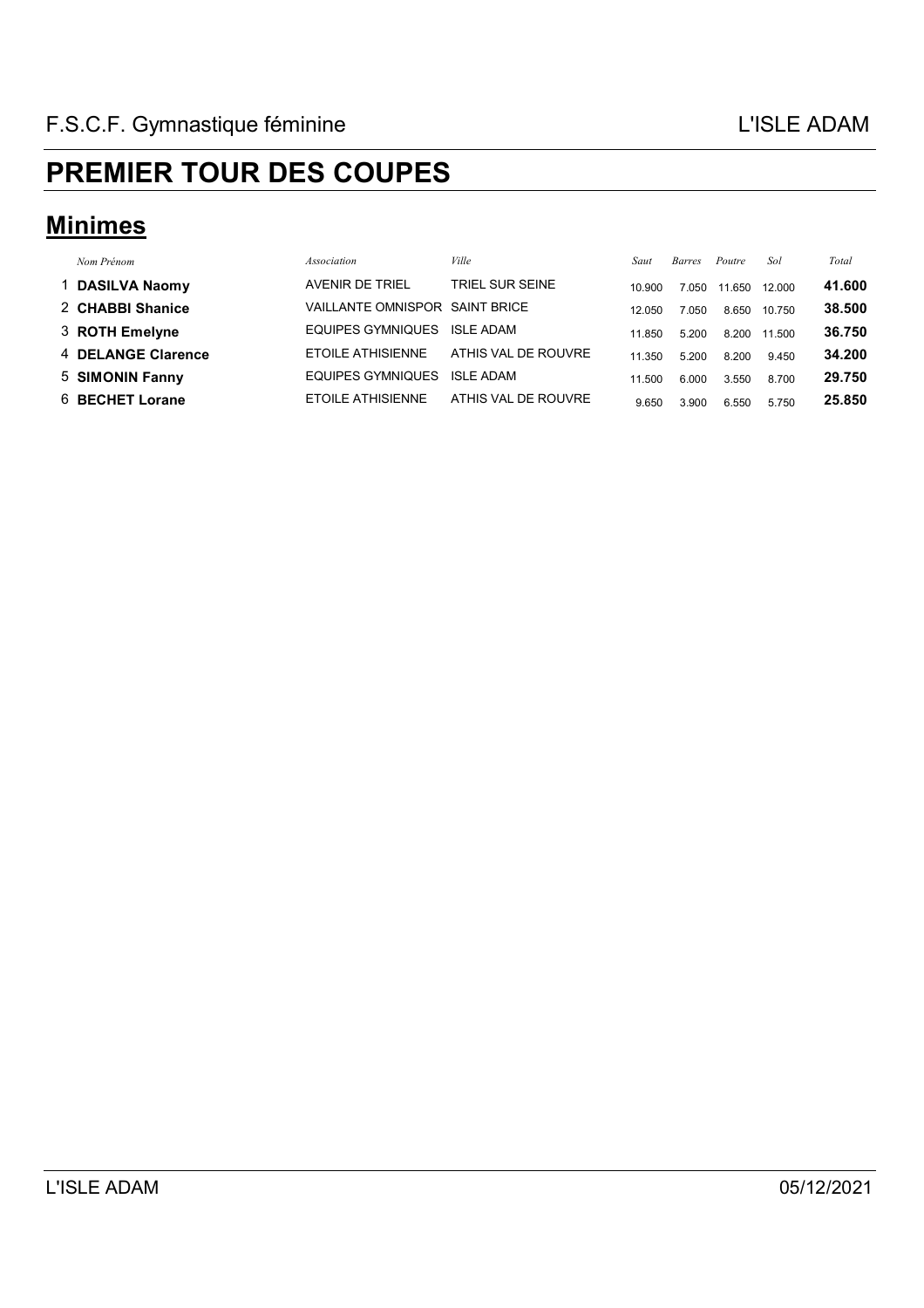#### **Cadettes 1**

| Nom Prénom            | <i>Association</i>                  | Ville                    | Saut   | <b>Barres</b> | Poutre | Sol    | Total  |
|-----------------------|-------------------------------------|--------------------------|--------|---------------|--------|--------|--------|
| 1 DESPONTIN Valentine | SAINT LOUIS DE POISS POISSY         |                          | 11.350 | 6.850         | 8.800  | 11.000 | 38,000 |
| 2 CAGNAT Lilou        | VAILLANTE OMNISPOR SAINT BRICE      |                          | 10.700 | 7.750         | 6.700  | 11.250 | 36.400 |
| 3 BANCE Léa           | JEANNE D ARC LA LAN LA LANDE PATRY  |                          | 11.450 | 4.750         | 9.100  | 10.750 | 36.050 |
| 4 DEBEAUD Elya        | SAINT GEORGES D'AR ARGENTEUIL       |                          | 10.650 | 3.150         | 8.600  | 9.300  | 31.700 |
| 5 LAOUBI-GUEANT Nawel | LA VIGILANTE DE DEUI DEUIL LA BARRE |                          | 10.800 | 5.500         | 4.850  | 10.350 | 31.500 |
| 6 BRIONNE Emma        | DUMONT D'URVILLE                    | <b>CONDE SUR NOIREAU</b> | 11.650 | 4.050         | 5.050  | 10.450 | 31.200 |
| 7 PESCHET Maylee      | ETOILE ATHISIENNE                   | ATHIS VAL DE ROUVRE      | 9.650  | 2.150         | 9.300  | 9.500  | 30.600 |
| 8 RENOULT Lilly       | <b>ETOILE ATHISIENNE</b>            | ATHIS VAL DE ROUVRE      | 10.600 | 3.000         | 0.600  | 8.300  | 23.500 |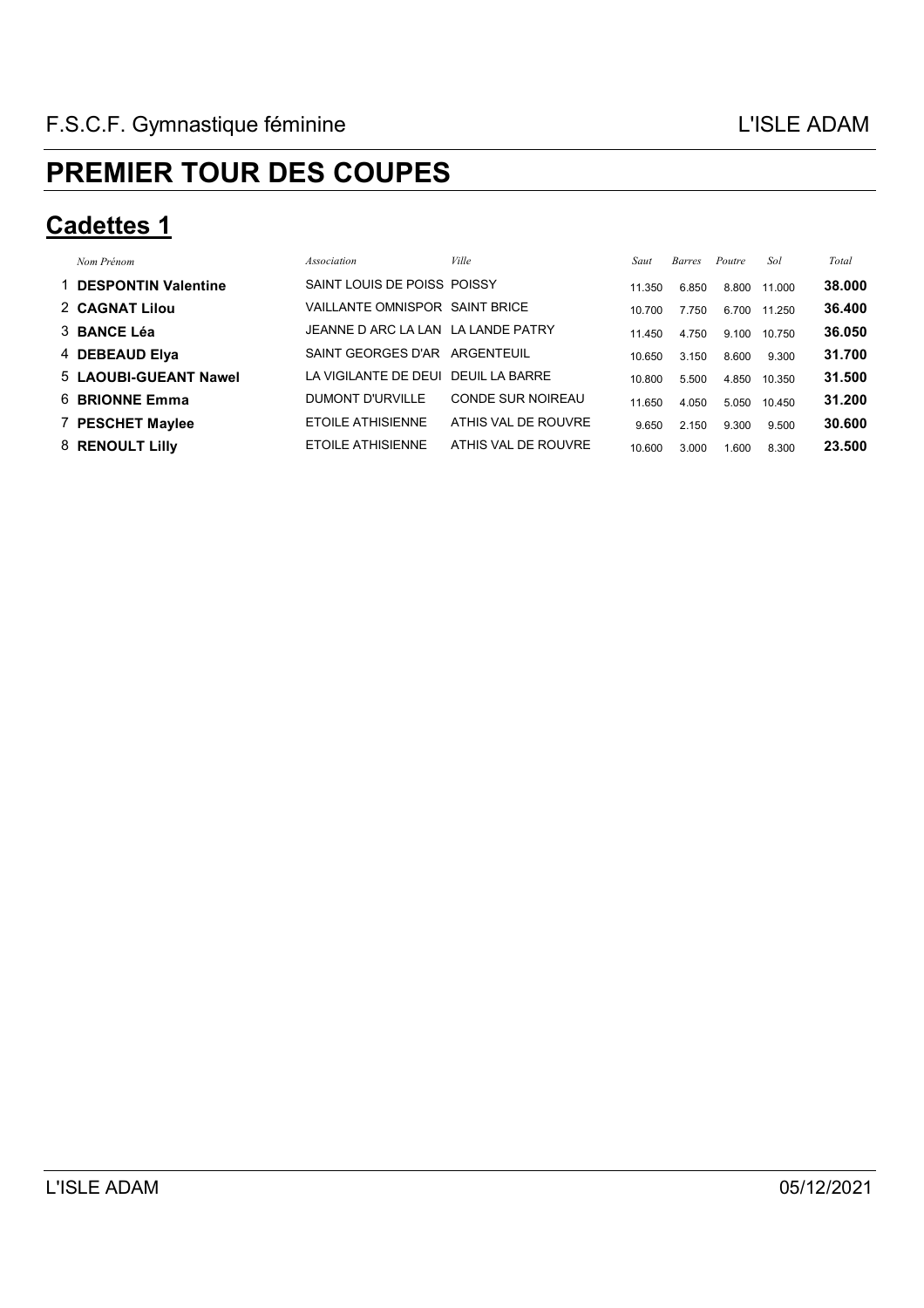#### **Catégorie Coupe Espoir Association**

| 1            | <b>SAINT LOUIS DE POISSY</b><br><b>POISSY</b> |                                          | Equipe $n^{\circ}$ 11 | 110.450               |         |         |         |
|--------------|-----------------------------------------------|------------------------------------------|-----------------------|-----------------------|---------|---------|---------|
|              |                                               |                                          | Saut                  | <b>Barres</b>         | Poutre  | Sol     |         |
|              | 404                                           | <b>DESPONTIN Valentine</b>               | 11.350                | 6.850                 | 8.800   | 11.000  | 38.000  |
|              | 600                                           | <b>QUILLERE Maëva</b>                    | 11.300                | 5.500                 | 9.050   | 10.450  | 36.300  |
|              | 601                                           | <b>BARON-THERASSON Chloé</b>             | (10.900)              | (4.050)               | (7.400) | 10.400  | 32.750  |
|              | 602                                           | <b>NGO BAKOT Angéla</b>                  | 11.750                | 4.650                 | 9.350   | (9.300) | 35.050  |
| $\mathbf{2}$ |                                               | <b>VAILLANTE OMNISPORT S SAINT BRICE</b> |                       | Equipe $n^{\circ}$ 12 |         |         | 107.650 |
|              |                                               |                                          | Saut                  | <b>Barres</b>         | Poutre  | Sol     |         |
|              | 405                                           | <b>CAGNAT Lilou</b>                      | 10.700                | 7.750                 | 6.700   | 11.250  | 36.400  |
|              | 502                                           | <b>CHABBI Shanice</b>                    | 12.050                | 7.050                 | 8.650   | 10.750  | 38.500  |
|              | 605                                           | <b>YALCIN Elen</b>                       | 11.350                | 2.950                 | 8.900   | 9.550   | 32.750  |
| 3            | <b>ETOILE ATHISIENNE</b>                      | <b>ATHIS VAL DE ROUVRE</b>               |                       | Equipe $n^{\circ}$ 13 |         |         | 95,000  |
|              |                                               |                                          | Saut                  | <b>Barres</b>         | Poutre  | Sol     |         |
|              | 401                                           | <b>RENOULT Lilly</b>                     | 10.600                | 3.000                 | (1.600) | 8.300   | 23.500  |
|              | 402                                           | <b>PESCHET Maylee</b>                    | (9.650)               | (2.150)               | 9.300   | 9.500   | 30.600  |
|              | 500                                           | <b>BECHET Lorane</b>                     | 9.650                 | 3.900                 | 6.550   | (5.750) | 25.850  |
|              | 501                                           | <b>DELANGE Clarence</b>                  | 11.350                | 5.200                 | 8.200   | 9.450   | 34.200  |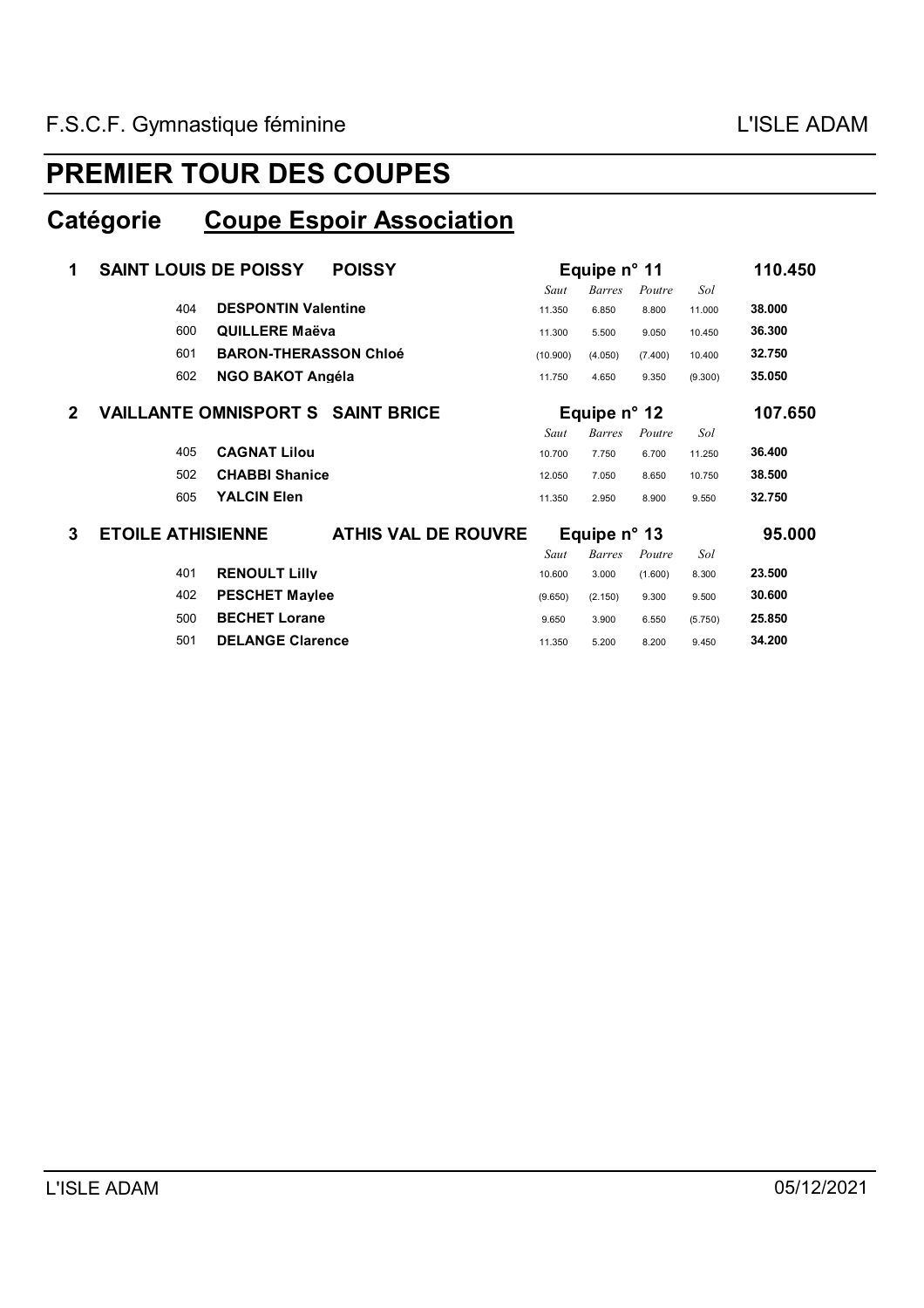#### **Cadettes 2**

| Nom Prénom            | Association                        | Ville                                    | Saut   | Barres | Poutre | Sol    | Total      |
|-----------------------|------------------------------------|------------------------------------------|--------|--------|--------|--------|------------|
| 1 PIGOUCHET Charline  | UNION SPORTIVE VAL                 | <b>VALOGNES</b>                          | 12.050 | 6.550  | 10.300 | 10.750 | 39.650     |
| 2 MORIN Morgane       | BONDOUFLE AMICAL C BONDOUFLE       |                                          | 11.600 | 5.800  | 10.600 | 9.450  | 37.450     |
| 3 NASRI Manola        | AVENIR GYMNIQUE DE LEVES           |                                          | 12.250 | 5.650  | 9.300  | 10.200 | 37.400     |
| 4 LAMOUROUX Cassandre | EQUIPES GYMNIQUES ISLE ADAM        |                                          | 10.900 | 7.050  | 8.600  | 10.650 | 37.200     |
| 5 FRABOULET Flora     |                                    | SAINTE GENEVIEVE SP SAINTE GENEVIEVE DES | 10.650 | 6.050  | 8.550  | 10.500 | 35.750     |
| 6 COULBAULT Elona     | JEANNE D ARC LA LAN LA LANDE PATRY |                                          | 11.500 | 5.750  | 9.500  | 8.950  | 35.700     |
| 7 ROTH Clémentine     | EQUIPES GYMNIQUES                  | <b>ISLE ADAM</b>                         | 12.050 | 5.950  | 8.750  | 8.250  | 35,000     |
| 8 CHOLET Lisa         | <b>AVENIR DE TRIEL</b>             | <b>TRIEL SUR SEINE</b>                   | 11.600 | 5.700  | 8.150  | 8.950  | 34,400     |
| 9 CLAMY Oryane        |                                    | SAINTE GENEVIEVE SP SAINTE GENEVIEVE DES | 12.100 | 0.400  | 9.450  | 11.400 | 33,350     |
| 10 GUIAN Constance    | LA JEUNESSE DE CROI CROISSY        |                                          | 11.350 | 1.750  | 8.900  | 9.750  | 31.750     |
| 11 CAILLON KIoé       | SAINT GEORGES D'AR ARGENTEUIL      |                                          | 11.350 | 5.400  | 6.400  | 8.500  | 31.650     |
| <b>PIHIER Maëlys</b>  | SAINT GEORGES D'AR ARGENTEUIL      |                                          |        |        |        |        | Non class. |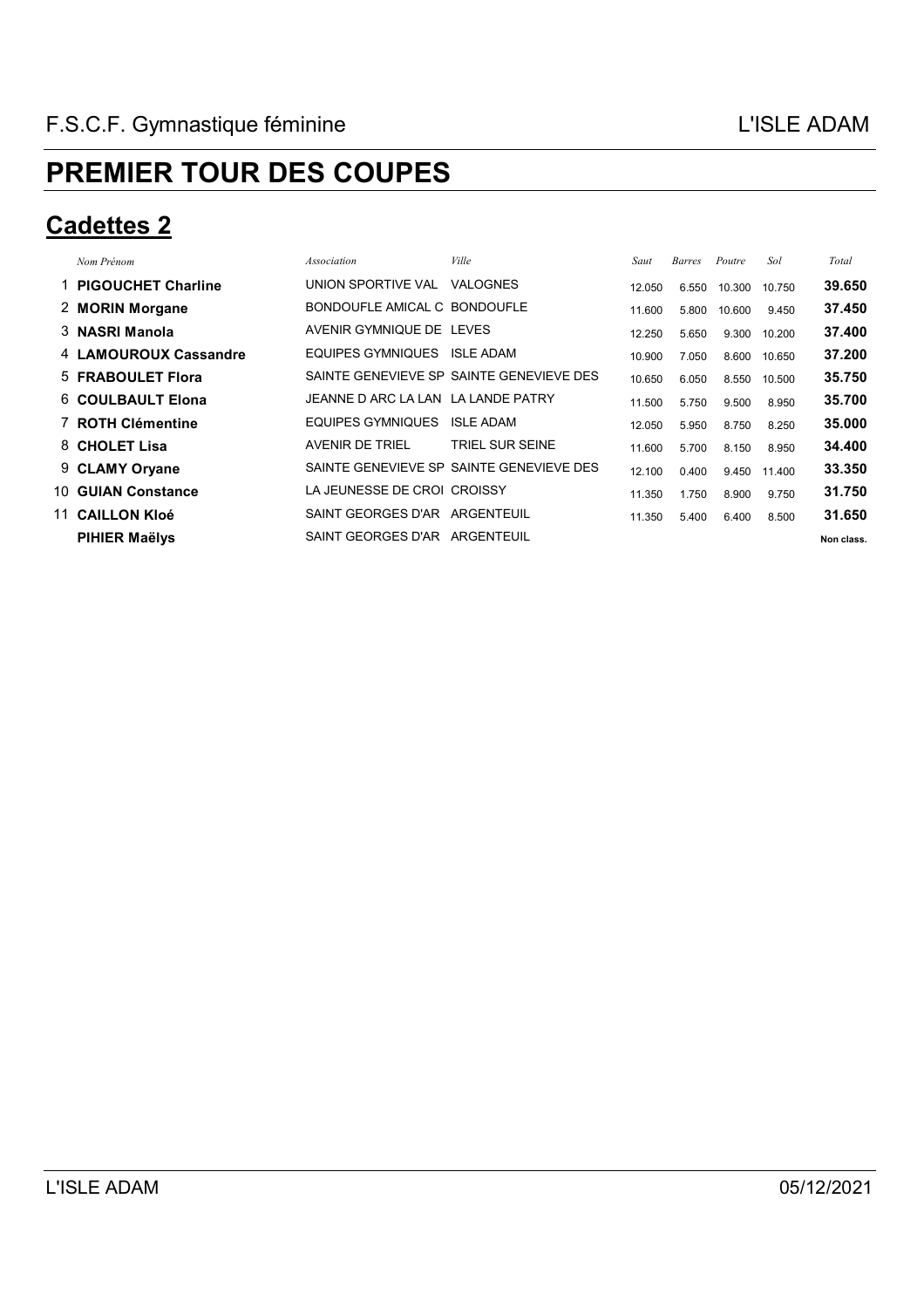#### **Juniors**

| Nom Prénom              | Association                        | Ville           | Saut   | <b>Barres</b> | Poutre | Sol    | Total  |
|-------------------------|------------------------------------|-----------------|--------|---------------|--------|--------|--------|
| 1 BOUCHER Romane        | <b>AVENIR DE TRIEL</b>             | TRIEL SUR SEINE | 12.350 | 7.900         | 11.650 | 12.350 | 44.250 |
| 2 CITONY Andréa         | VAILLANTE OMNISPOR SAINT BRICE     |                 | 12.900 | 9.550         | 12.700 | 8.400  | 43.550 |
| 3 CORMAN Eve            | LA JEUNESSE DE CROI CROISSY        |                 | 12.250 | 7.950         | 10.200 | 11.650 | 42.050 |
| 3 NAVARRO Laura         | SAINT LOUIS DE POISS POISSY        |                 | 10.900 | 7.250         | 11.700 | 12.200 | 42.050 |
| 5 DA SILVA Mélinda      | AVENIR DE TRIEL                    | TRIEL SUR SEINE | 12.050 | 7.150         | 10.350 | 12.050 | 41.600 |
| 6 MULLIEZ Amandine      | LA JEUNESSE DE CROI CROISSY        |                 | 12.200 | 6.600         | 12.050 | 10.700 | 41.550 |
| 7 SYLVA Eva             | VAILLANTE OMNISPOR SAINT BRICE     |                 | 12.100 | 8.450         | 8.700  | 11.900 | 41.150 |
| 8 BRUNET-JOLY Constance | LA JEUNESSE DE CROI CROISSY        |                 | 12.000 | 6.300         | 11.200 | 11.350 | 40.850 |
| 9 PEREZ Elisa           | EQUIPES GYMNIQUES                  | ISLE ADAM       | 12.200 | 5.800         | 11.250 | 11.400 | 40.650 |
| 10 BOURDIN Anouk        | LA JEUNESSE DE CROI CROISSY        |                 | 11.550 | 7.000         | 10.700 | 11.000 | 40.250 |
| 11 PENISSON Fanny       | LUISANT ATHLETIC CL LUISANT        |                 | 11.800 | 6.500         | 9.500  | 11.700 | 39.500 |
| <b>12 GERAULT Chloé</b> | JEANNE D ARC LA LAN LA LANDE PATRY |                 | 11.600 | 5.550         | 8.900  | 9.700  | 35.750 |
| 13 RICHARD Phebe        | LUISANT ATHLETIC CL LUISANT        |                 | 11.650 | 2.000         | 9.400  | 9.550  | 32.600 |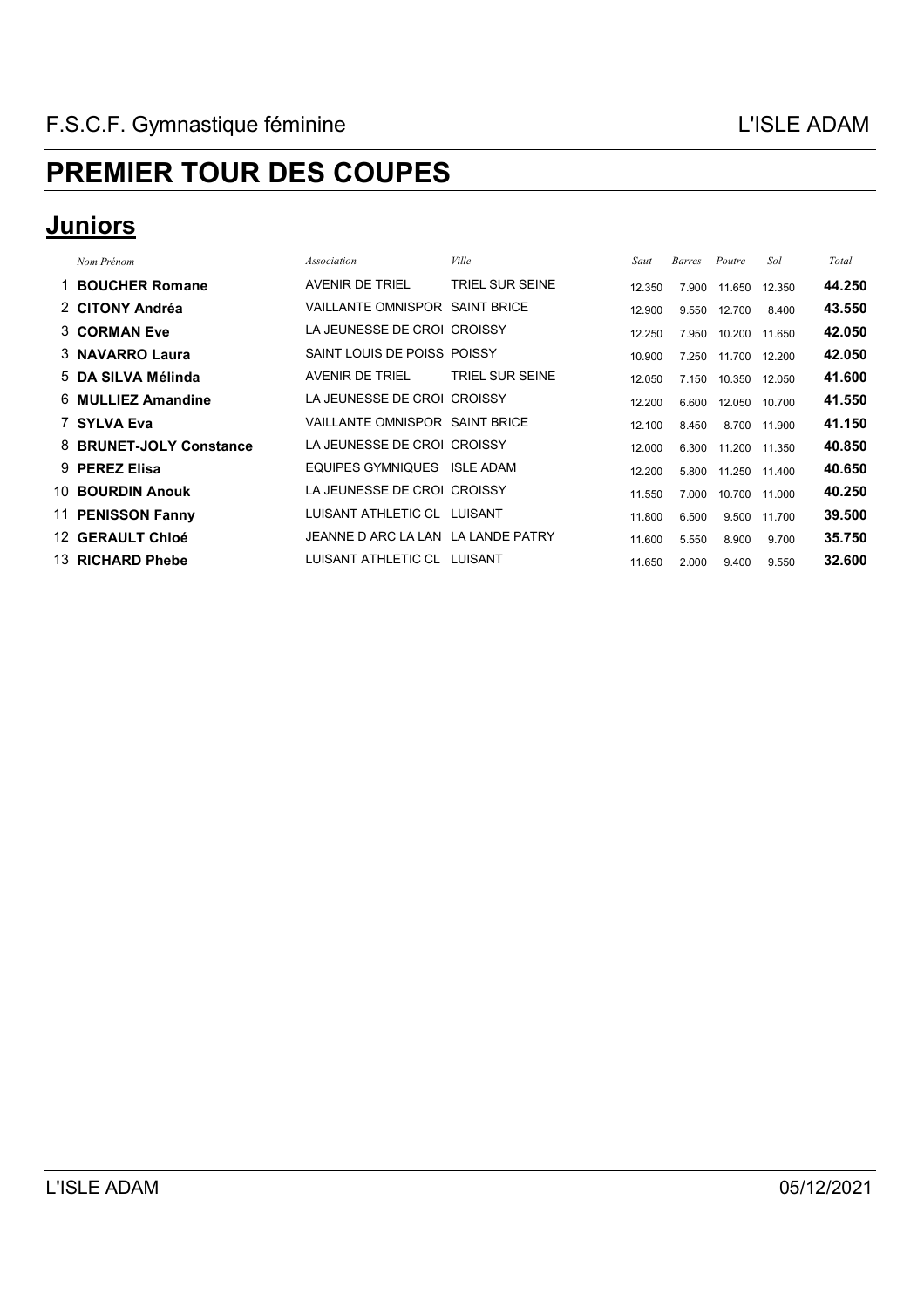#### **Seniors**

| Nom Prénom               | Association                          | Ville                    | Saut   | Barres | Poutre | Sol    | Total      |
|--------------------------|--------------------------------------|--------------------------|--------|--------|--------|--------|------------|
| 1 WALTER Lucille         | <b>AVENIR DE TRIEL</b>               | TRIEL SUR SEINE          | 11.800 | 8.300  | 9.000  | 11.850 | 40.950     |
| 2 DIDIER Maeva           | SAINT SPIRE DE CORB CORBEIL          |                          | 12.050 | 8.100  | 9.300  | 11.250 | 40.700     |
| 3 ROCHA Amélie           | SAINT LOUIS DE POISS POISSY          |                          | 12.250 | 6.850  | 10.400 | 11.150 | 40.650     |
| 4 BRESILLION Juliane     | AVENIR GYMNIQUE DE LEVES             |                          | 11.700 | 7.400  | 9.850  | 11.250 | 40.200     |
| 5 COSCOY Eve             | <b>ARMORIQUE</b>                     | <b>PARIS</b>             | 11.400 | 7.550  | 10.150 | 11.000 | 40.100     |
| 6 FERAL Anais            | VAILLANTE OMNISPOR SAINT BRICE       |                          | 11.350 | 8.150  | 10.000 | 10.000 | 39.500     |
| 6 GOMES Selena           | LA FLAMME LANDAISE                   | <b>LANDES LE GAULOIS</b> | 12.250 | 7.000  | 9.950  | 10.300 | 39.500     |
| 8 VIDAL Alicia           | <b>AMICALE FERTOISE</b>              | <b>LA FERTE MACE</b>     | 11.750 | 6.800  | 9.750  | 11.000 | 39.300     |
| 9 BENOIT Naëlla          | <b>AVENIR DE TRIEL</b>               | <b>TRIEL SUR SEINE</b>   | 11.650 | 8.250  | 10.300 | 9.050  | 39.250     |
| 10 GONGUET Agathe        | <b>ARMORIQUE</b>                     | <b>PARIS</b>             | 11.750 | 6.900  | 10.250 | 10.300 | 39.200     |
| 11 GERAULT Manon         | JEANNE D ARC LA LAN LA LANDE PATRY   |                          | 11.900 | 7.700  | 9.500  | 9.950  | 39.050     |
| 12 PARIS Emilie          | <b>AMICALE FERTOISE</b>              | <b>LA FERTE MACE</b>     | 10.900 | 6.750  | 9.200  | 10.600 | 37.450     |
| 13 SCHWETTERLE Sandrine  | SAINT GEORGES D'AR ARGENTEUIL        |                          | 11.500 | 6.350  | 7.700  | 11.350 | 36.900     |
| 14 HERRY Lisa            | LUISANT ATHLETIC CL LUISANT          |                          | 11.350 | 5.600  | 10.100 | 9.600  | 36.650     |
| 15 LEGUIDEC Aurélie      | LA FLAMME LANDAISE LANDES LE GAULOIS |                          | 11.450 | 5.450  | 9.650  | 9.700  | 36.250     |
| 16 AVELANGE Maël         | SAINT GEORGES D'AR ARGENTEUIL        |                          | 11.400 | 6.800  | 4.900  | 10.650 | 33.750     |
| 17 DELACHAUME Manon      | AVENIR GYMNIQUE DE LEVES             |                          | 10.600 | 4.950  | 8.300  | 9.500  | 33.350     |
| 18 BELHADI Mériem        | SAINT GEORGES D'AR ARGENTEUIL        |                          | 11.700 | 4.100  | 6.850  | 10.200 | 32.850     |
| 19 CHAUVEAU Roxane       | <b>EQUIPES GYMNIQUES</b>             | <b>ISLE ADAM</b>         | 10.750 | 5.800  | 6.100  | 10.000 | 32.650     |
| 20 DE SA PEREIRA Eva     | AVENIR GYMNIQUE DE LEVES             |                          | 11.750 | 6.100  | 6.450  | 8.250  | 32.550     |
| 21 DE SA PEREIRA Carla   | AVENIR GYMNIQUE DE LEVES             |                          | 11.650 | 2.900  | 9.700  | 8.150  | 32.400     |
| 22 SOCHON Emilie         | <b>AMICALE FERTOISE</b>              | <b>LA FERTE MACE</b>     | 10.350 | 5.800  | 3.100  | 10.500 | 29.750     |
| <b>MARCHAND Beverlie</b> | AVENIR GYMNIQUE DE LEVES             |                          |        |        |        |        | Non class. |
| <b>SAADI Assia</b>       | EQUIPES GYMNIQUES                    | <b>ISLE ADAM</b>         |        |        |        |        | Non class. |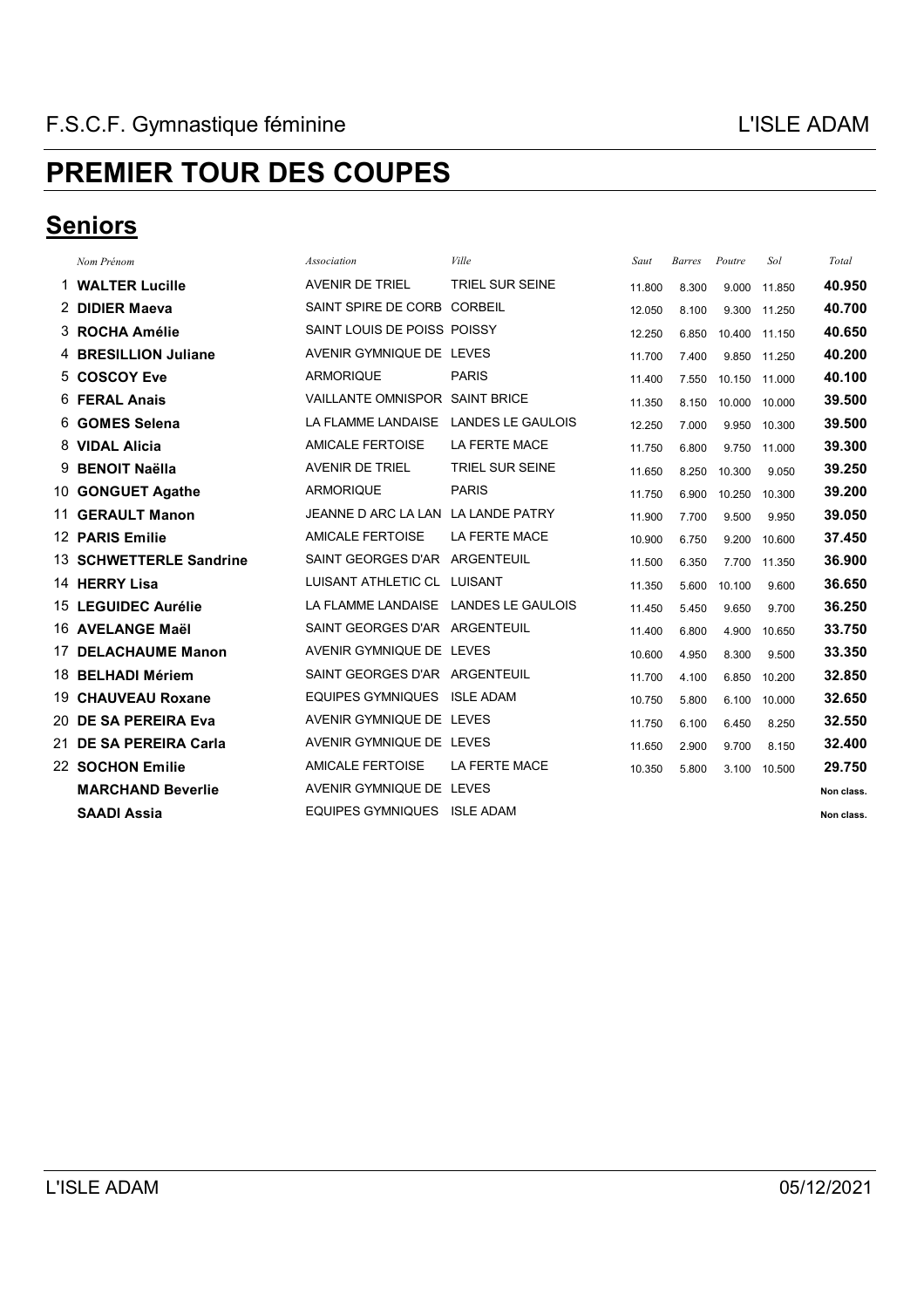#### **Catégorie Coupe Senior Association**

| 1            | <b>AVENIR DE TRIEL</b> | <b>TRIEL SUR SEINE</b>                            |                  |                |                | Equipe n° 04    |                  |  |  |
|--------------|------------------------|---------------------------------------------------|------------------|----------------|----------------|-----------------|------------------|--|--|
|              |                        |                                                   | Saut             | <b>Barres</b>  | Poutre         | Sol             |                  |  |  |
|              | 118                    | <b>BENOIT Naëlla</b>                              | (11.650)         | 8.250          | 10.300         | (9.050)         | 39.250           |  |  |
|              | 119                    | <b>WALTER Lucille</b>                             | 11.800           | 8.300          | (9.000)        | 11.850          | 40.950           |  |  |
|              | 209                    | <b>BOUCHER Romane</b>                             | 12.350           | 7.900          | 11.650         | 12.350          | 44.250           |  |  |
|              | 210                    | <b>DA SILVA Mélinda</b>                           | 12.050           | (7.150)        | 10.350         | 12.050          | 41.600           |  |  |
| $\mathbf{2}$ |                        | <b>LA JEUNESSE DE CROISSY CROISSY</b>             |                  | Equipe n° 01   |                |                 | 125.950          |  |  |
|              |                        |                                                   | Saut             | <b>Barres</b>  | Poutre         | Sol             |                  |  |  |
|              | 200                    | <b>MULLIEZ Amandine</b>                           | 12.200           | 6.600          | 12.050         | (10.700)        | 41.550           |  |  |
|              | 201                    | <b>CORMAN Eve</b>                                 | 12.250           | 7.950          | (10.200)       | 11.650          | 42.050           |  |  |
|              | 202                    | <b>BRUNET-JOLY Constance</b>                      | 12.000           | (6.300)        | 11.200         | 11.350          | 40.850           |  |  |
|              | 203                    | <b>BOURDIN Anouk</b>                              | (11.550)         | 7.000          | 10.700         | 11.000          | 40.250           |  |  |
| 3            |                        | <b>VAILLANTE OMNISPORT S SAINT BRICE</b>          |                  | Equipe n° 05   |                |                 | 124.200          |  |  |
|              |                        |                                                   | Saut             | <b>Barres</b>  | Poutre         | Sol             |                  |  |  |
|              | 117                    | <b>FERAL Anais</b>                                | 11.350           | 8.150          | 10.000         | 10.000          | 39.500           |  |  |
|              | 207                    | <b>CITONY Andréa</b>                              | 12.900           | 9.550          | 12.700         | 8.400           | 43.550           |  |  |
|              | 208                    | <b>SYLVA Eva</b>                                  | 12.100           | 8.450          | 8.700          | 11.900          | 41.150           |  |  |
|              |                        |                                                   | Equipe n° 03     |                |                |                 |                  |  |  |
| 4            |                        | <b>EQUIPES GYMNIQUES ADA ISLE ADAM</b>            |                  |                |                |                 | 114.600          |  |  |
|              |                        |                                                   | Saut             | <b>Barres</b>  | Poutre         | Sol             |                  |  |  |
|              | 121                    | <b>CHAUVEAU Roxane</b>                            | (10.750)         | (5.800)        | (6.100)        | 10.000          | 32.650           |  |  |
|              | 211                    | <b>PEREZ Elisa</b>                                | 12.200           | 5.800          | 11.250         | 11.400          | 40.650           |  |  |
|              | 309                    | <b>ROTH Clémentine</b>                            | 12.050           | 5.950          | 8.750          | (8.250)         | 35.000           |  |  |
|              | 310                    | <b>LAMOUROUX Cassandre</b>                        | 10.900           | 7.050          | 8.600          | 10.650          | 37.200           |  |  |
| 5            |                        | JEANNE D ARC LA LANDE LA LANDE PATRY              |                  | Equipe n° 08   |                |                 | 110.500          |  |  |
|              |                        |                                                   | Saut             | <b>Barres</b>  | Poutre         | Sol             |                  |  |  |
|              | 124                    | <b>GERAULT Manon</b>                              | 11.900           | 7.700          | 9.500          | 9.950           | 39.050           |  |  |
|              | 212                    | <b>GERAULT Chloé</b>                              | 11.600           | 5.550          | 8.900          | 9.700           | 35.750           |  |  |
|              | 311                    | <b>COULBAULT Elona</b>                            | 11.500           | 5.750          | 9.500          | 8.950           | 35.700           |  |  |
| 6            |                        | <b>AVENIR GYMNIQUE DE LEV LEVES</b>               |                  | Equipe n° 06   |                |                 | 110.000          |  |  |
|              |                        |                                                   | Saut             | <b>Barres</b>  | Poutre         | Sol             |                  |  |  |
|              | 105                    | <b>MARCHAND Beverlie</b>                          |                  |                |                |                 | 0.000            |  |  |
|              | 107                    | <b>BRESILLION Juliane</b>                         | 11.700           | 7.400          | 9.850          | 11.250          | 40.200           |  |  |
|              | 108<br>300             | <b>DE SA PEREIRA Carla</b><br><b>NASRI Manola</b> | 11.650<br>12.250 | 2.900<br>5.650 | 9.700<br>9.300 | 8.150<br>10.200 | 32.400<br>37.400 |  |  |